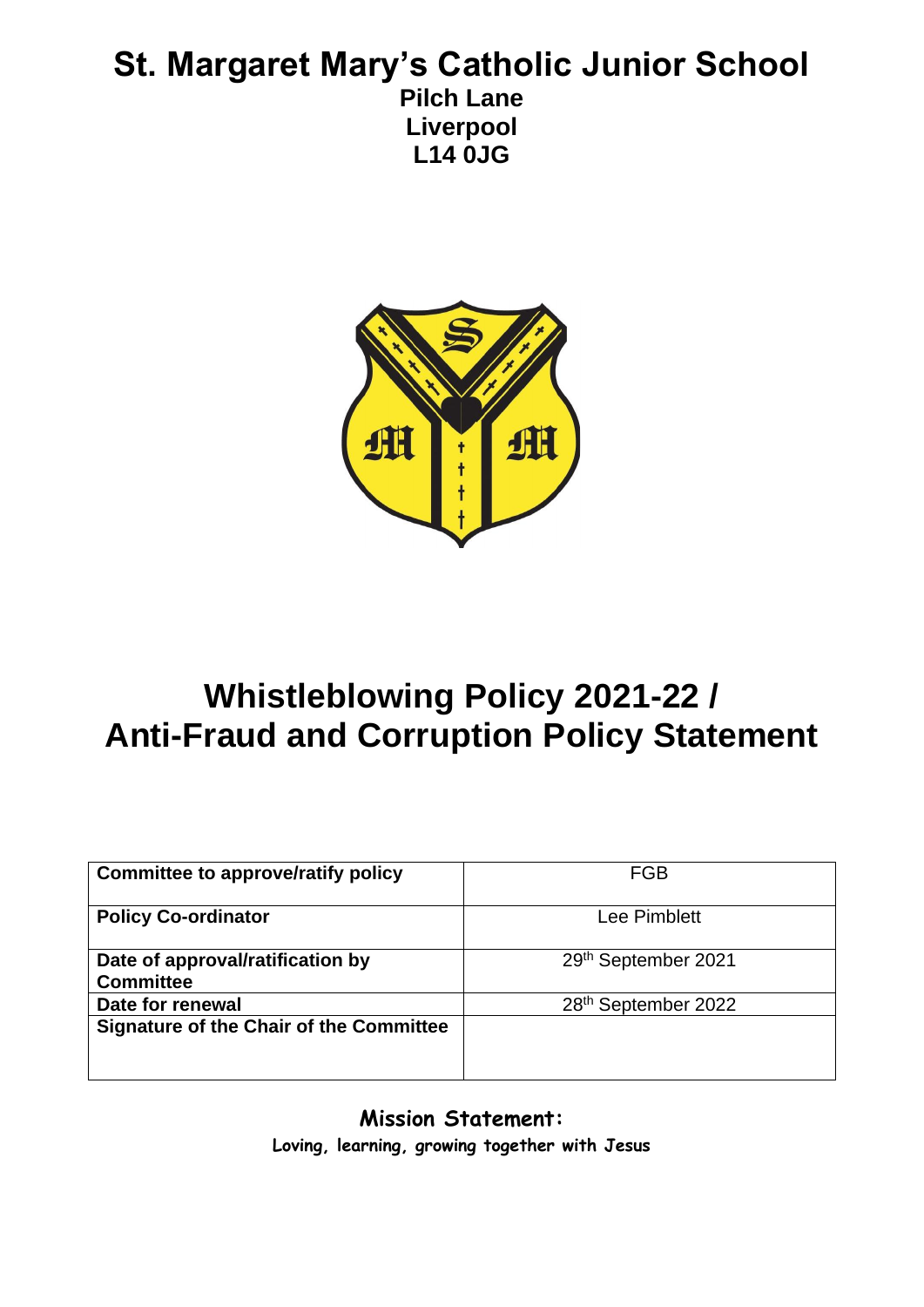#### ST MARGARET MARY'S CATHOLIC JUNIOR SCHOOL

# **HUMAN RESOURCE POLICIES, PROCEDURES AND PRACTICES**

| 3 | <b>Employment Practices</b>                                  | <b>REFERENCE:</b> | LM. |
|---|--------------------------------------------------------------|-------------------|-----|
|   | <b>Confidential Reporting</b><br>Procedure (Whistle Blowing) | DATE:02/03/09     |     |
|   | All school employees                                         |                   |     |
|   | Policy/Procedure                                             |                   |     |
|   | <b>School Governing Body</b>                                 |                   |     |
|   |                                                              |                   |     |

#### **1. PREAMBLE**

- 1.1This School is committed to the highest possible standards of openness, probity and accountability. In accordance with that commitment we expect employees and others with whom we deal, who have serious concerns about any aspect of the School's work to come forward and voice those concerns.
- 1.2 This Procedure document makes it clear that employees can do so without fear of victimisation, subsequent discrimination or disadvantage. The Procedure seeks to enable employees to raise serious concerns within the School rather than overlooking a concern or raising that concern out the School.
- 1.3 The Procedure applies to all employees and those contractors working for the School on School premises, for example, agency staff, builders and drivers. It also covers suppliers and those providing services under a contract with the School in their own premises, for example, care homes.
- 1.4 The Procedure is in addition to the School's complaints procedures and other relevant statutory reporting procedures applying to certain Departments. The Procedure is also designed to sit along the Schools' Anti-fraud policy statement which outlines the School's determination to combat fraud within the School and also to complement other procedures relating to irregularities or improper behaviour which occurs within the workplace.

# **2. AIMS AND SCOPE OF THE PROCEDURE**

- 2.1 This Procedure aims to:
	- allow employees to feel confident in raising serious concerns about issues relating to School practices and procedures
	- provide avenues for employees to raise those concerns and receive feedback on any action taken
	- ensure that employees receive a response to concerns raised and that employees are aware of how to pursue those concerns further if necessary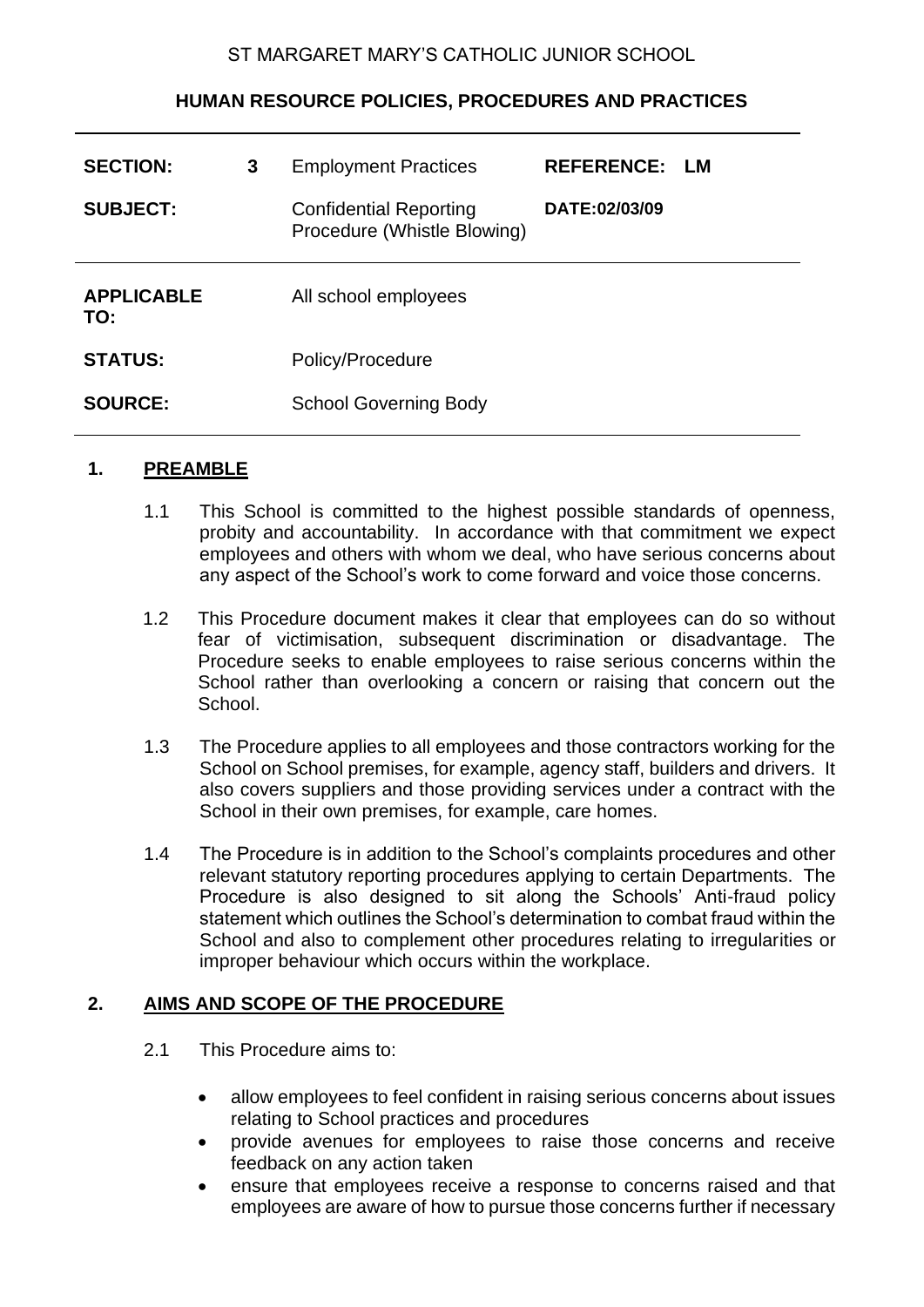- reassure employees that they will be protected from possible reprisal or victimisation if they have a reasonable belief that they have made any such disclosure in good faith.
- 2.2 There are existing procedures in place to enable employees to lodge a grievance relating to their own employment. The Confidential Reporting Procedure is intended to cover major concerns that fall out the scope of the grievance procedures. Such concerns include:
	- conduct which breaches the School's standing orders and financial regulations
	- conduct which is illegal
	- disclosures relating to miscarriages of justice
	- health and safety risks, include risks to the public as well as other employees
	- damage to the environment
	- sexual or physical abuse of clients, or
	- other unethical conduct
- 2.3 Thus, any serious concerns that employees have about any aspect of service provision or the conduct of employees or Members of the School or others acting on behalf of the School can be reported under the Confidential Reporting Procedure. This may be about something that:
	- makes an employee feel uncomfortable in terms of generally acceptable standards, their own experience or the standards they believe the School subscribes to, or
	- is contrary to the School's Standing Orders and policies, or
	- falls below accepted standards of practice, or
	- amounts to improper conduct.
- 2.4 This Procedure does not replace the School's complaints procedure, or any other School procedures.

# **3. SAFEGUARDS**

- 3.1 The School recognises that the decision to report a concern can be a difficult one to make. Thus the School will fully support any employee who reports, in good faith, any concerns that he/she has.
- 3.2 The School will not tolerate any harassment or victimisation [including informal pressures] of employees who report concerns and will take appropriate action to protect employees who raise a concern in good faith.
- 3.4 Any investigation into allegations made under this Procedure will not influence or be affected by any Disciplinary or Redundancy Procedures in relation to employees who raise concerns under this Procedure.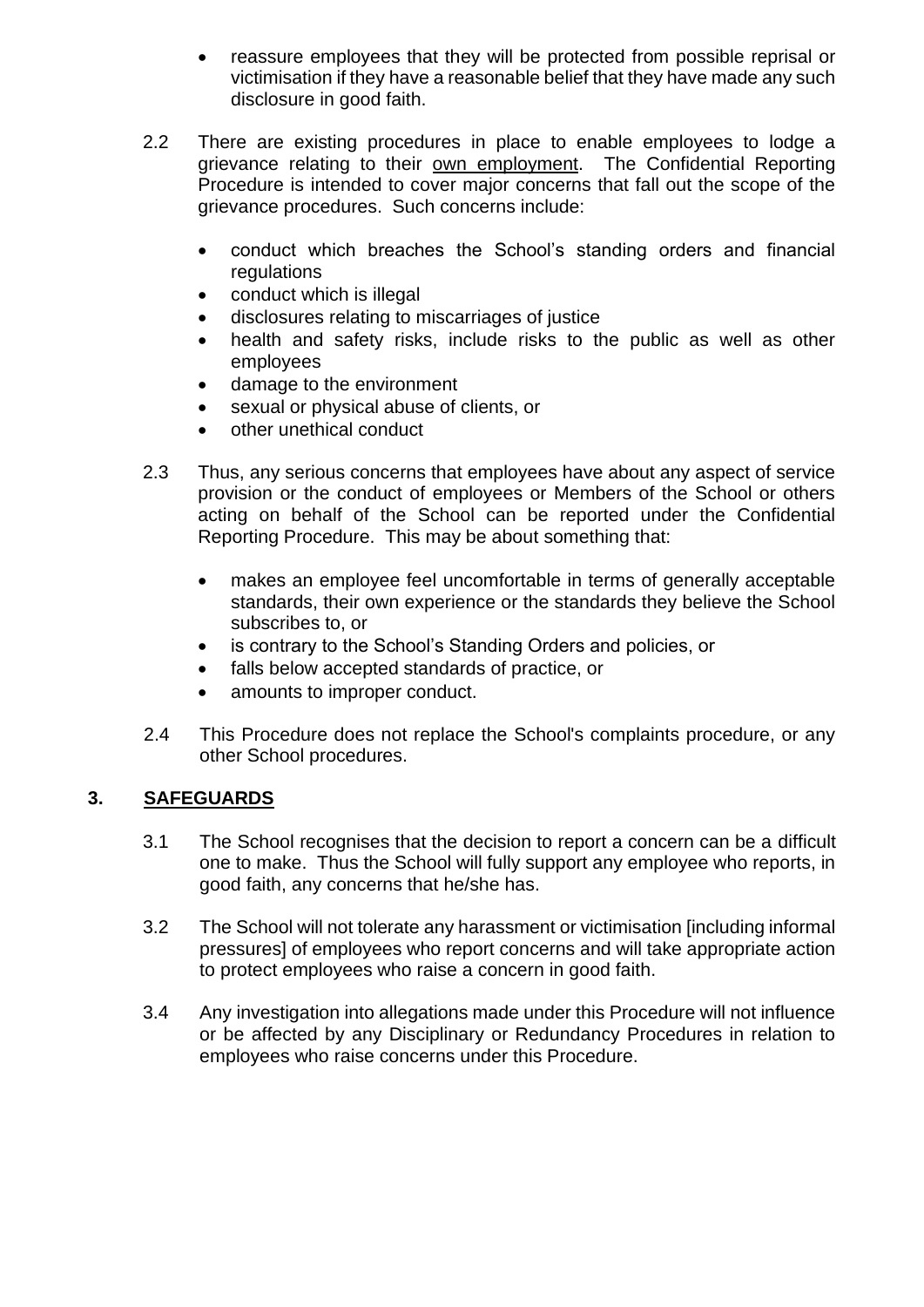# **4. CONFIDENTIALITY**

- 4.1 All concerns will be dealt with in confidence and every effort will be made not to reveal the identity of an employee who raises a concern.
- 4.2 If however a concern leads to disciplinary action against an employee who is accused of improper conduct, it may be necessary for any employee [s] who raised the concern to give evidence as a witness in disciplinary proceedings, or to provide information to an out body i.e., the Police.

# **5. ANONYMOUS ALLEGATIONS**

- 5.1 Concerns expressed anonymously may be considered at the discretion of the School. However employees are encouraged to put their name to any concerns raised to aid investigation of those concerns.
- 5.2 In exercising discretion in relation to anonymous allegations the factors to be taken into account would include:
	- the seriousness of the issues raised
	- the credibility of the allegation; and
	- the likelihood of confirming the allegation from attributable sources

# **6. UNTRUE ALLEGATIONS**

If an employee makes an allegation in good faith, but it is not substantiated by the investigation, no action will be taken against that employee. If, however, an employee makes an allegation frivolously, maliciously or for personal gain, disciplinary action may be taken against that employee.

# **7. THE PROCEDURE FOR RAISING CONCERNS**

- 7.1 As a first step, employees should normally raise concerns in writing with their immediate Line Manager. This depends, however, on the seriousness and sensitivity of the issues involved and who is involved. If employees feel unable to raise concerns with their own Line Manager the concern should be addressed to the Headteacher. If the employee feels unable to do this, concerns should be expressed to the Governing Body, c/o Chair of Governors, School.
- 7.2 Advice/guidance on how to pursue matters of concern may be obtained from the Chair of Governors or Head Teacher of School.
- 7.3 Employees who wish to make a written report are encouraged to use the following format:
	- the background and the nature of the concern [giving relevant dates];
	- the reason why he/she is particularly concerned about the situation.
- 7.4 Although employees are not expected to prove beyond doubt the truth of an allegation, they will need to demonstrate to the Confidential Reporting Panel that there are reasonable grounds for concern.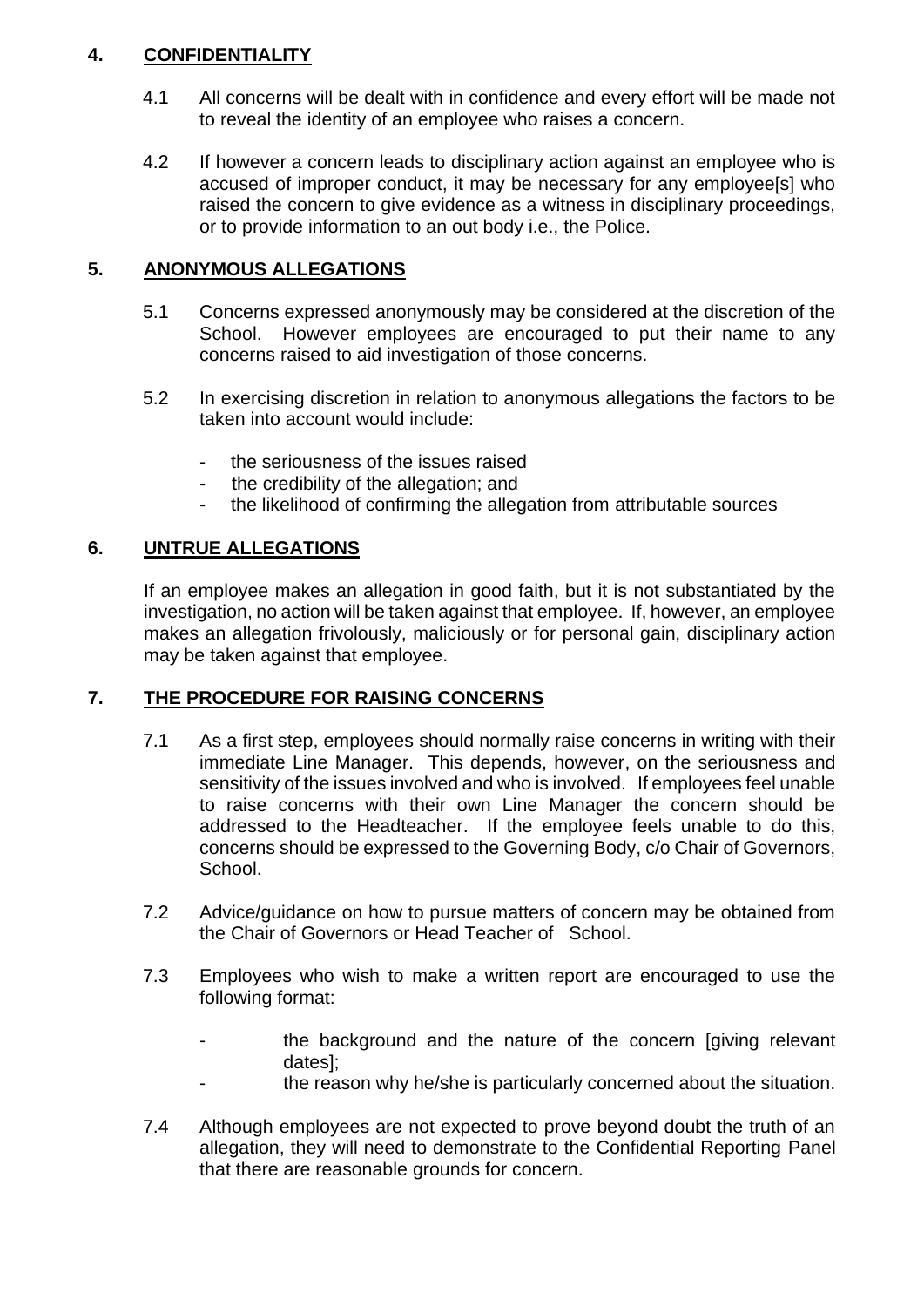- 7.5 Employees may wish to consider discussing concerns with a colleague and may find it easier to raise the matter if there are two [or more] people who have had the same or similar experience or concerns.
- 7.6 In summary therefore, concerns can be reported to the employees' line manager, Head Teacher, or the Governing Body of School who will deal with the complaint in accordance with section 8 below.

## **8. HOW THE SCHOOL WILL RESPOND**

- 8.1 The School will respond to all concerns raised except those anonymous allegations where discretion is exercised not to do so as outlined in Paragraph 5.2 of this Procedure
- 8.2 If a concern is raised, initial enquiries will be made by the person(s) receiving the complaint, to decide whether an investigation is appropriate and, if so, what form it should take. Some concerns may be resolved by agreed action without the need for investigation. The overriding principle is to act in the public interest.
- 8.3 Concerns or allegations which fall within the scope of specific procedures [for example, child protection, discrimination, or disciplinary issues] will normally be referred to the appropriate person(s) for consideration under those procedures. If urgent action is required this will be taken before any investigation is conducted. If it is decided that an investigation is required, this may be undertaken using the School's existing procedures and/or by involving the police and/or district audit.
- 8.4 Within ten working days of a concern being raised, the employee will be contacted by the appropriate officer:
	- to acknowledge that the concern has been received
	- to indicate how the School proposes to deals with the matter
	- supplying information on staff support mechanisms, and
	- stating whether further investigation will take place and if not,
	- why not.
- 8.5 The level of contact between the persons investigating the concern and the employee [s] who raised the initial concern will depend on the nature of the concern, the potential difficulties involved and the complexity of the information provided. If necessary, further information will be sought from the employee[s] who raised the initial concerns.
- 8.6 Where any meeting is arranged, if he/she so wishes, the employee[s] who raised the initial concerns can be accompanied by a union or professional association representative or a friend.
- 8.7 This Procedure seeks to minimise any problems which may arise as a result of raising a concern. For instance, if required to give evidence in criminal or disciplinary proceedings, the employee will be given advice and guidance on the procedures.
- 8.8 The School accepts that employees need to be assured that the matter has been properly addressed. Subject to legal constraints, any employees who raise initial concerns will be informed of the outcome of any investigation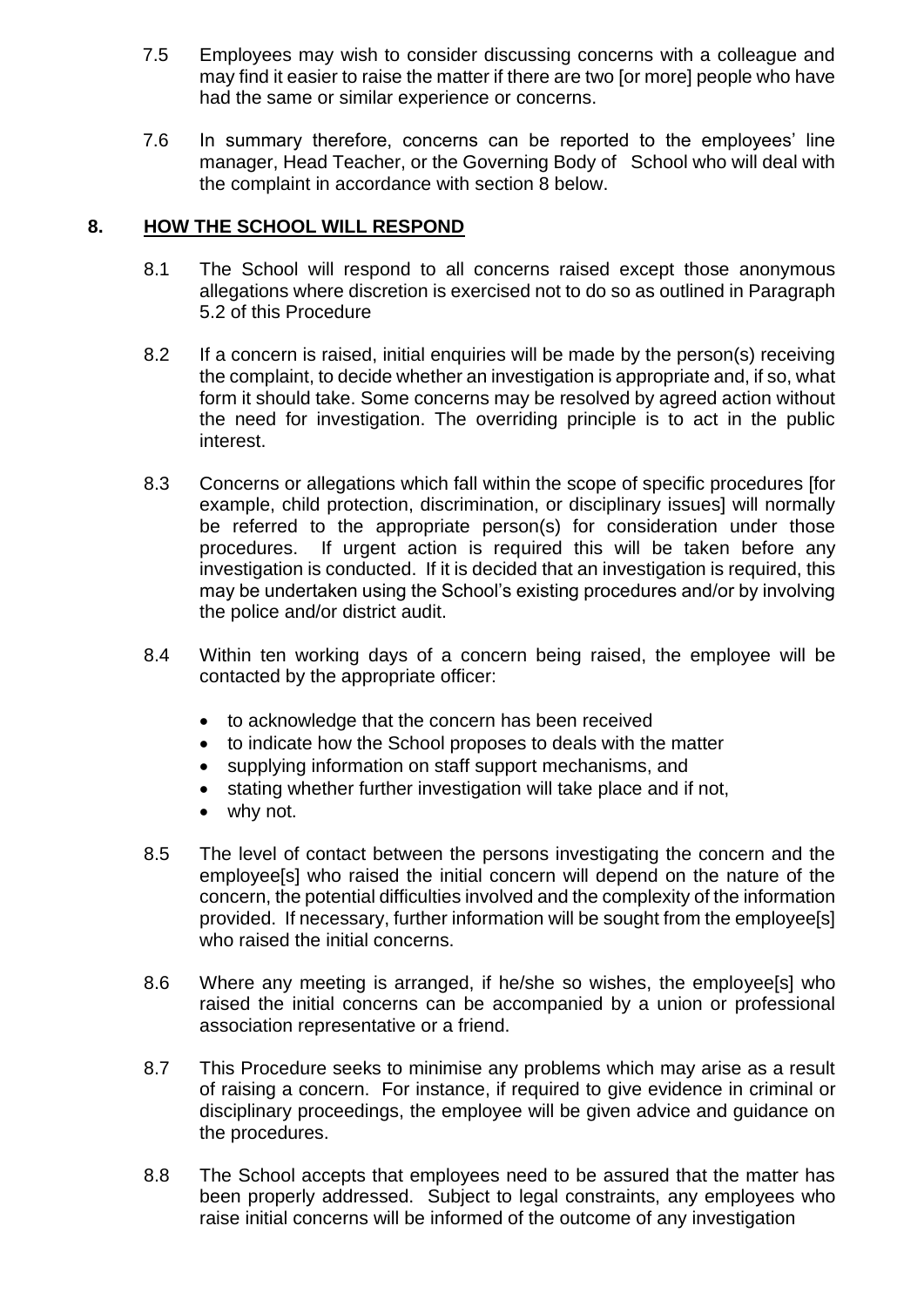# **9. THE RESPONSIBLE BODY**

The Governing Body has overall responsibility for the maintenance and operation of this Procedure, and will maintain a record of concerns raised and the outcome of any investigation.

# **10. HOW THE MATTER CAN BE TAKEN FURTHER**

10.1 This Procedure is intended to provide an avenue within the School to raise concerns. If employees are dissatisfied and feel it is right to take the matter out of the School, they have the right to do so. This should normally be done after the conclusion of the School's investigation into the employee[s] concerns.

This Procedure if properly applied should prevent the need for such action by employee[s].

- 10.2 If concerns are raised out the School by employees, they must endeavour to protect the confidentiality of matters relating to the School's business and its employees.
- 10.3 The School accepts that there may be circumstances where employees can properly report matters to outside bodies e.g. The Police, The Health and Safety Executive etc. Provided that the employee has acted honestly and reasonably he/she will be protected from any Disciplinary Action arising from such disclosures. However, this Procedure has been devised to minimise the need for employees to report matters to outside bodies or agencies. Employees must therefore be able to justify external disclosures.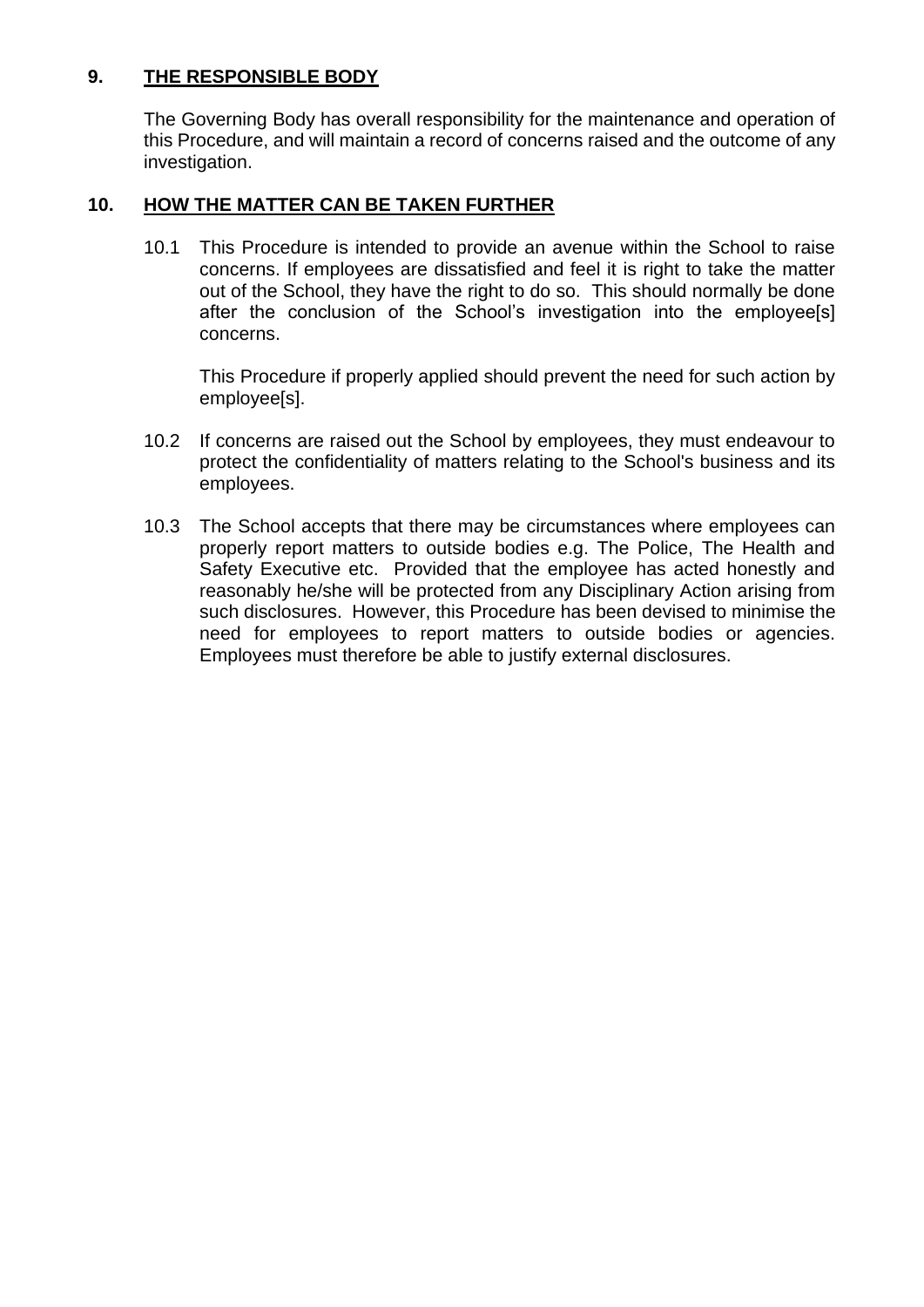# **St Margaret Mary's Catholic Junior School**

# **CONFIDENTIAL REPORTING PROCEDURE**